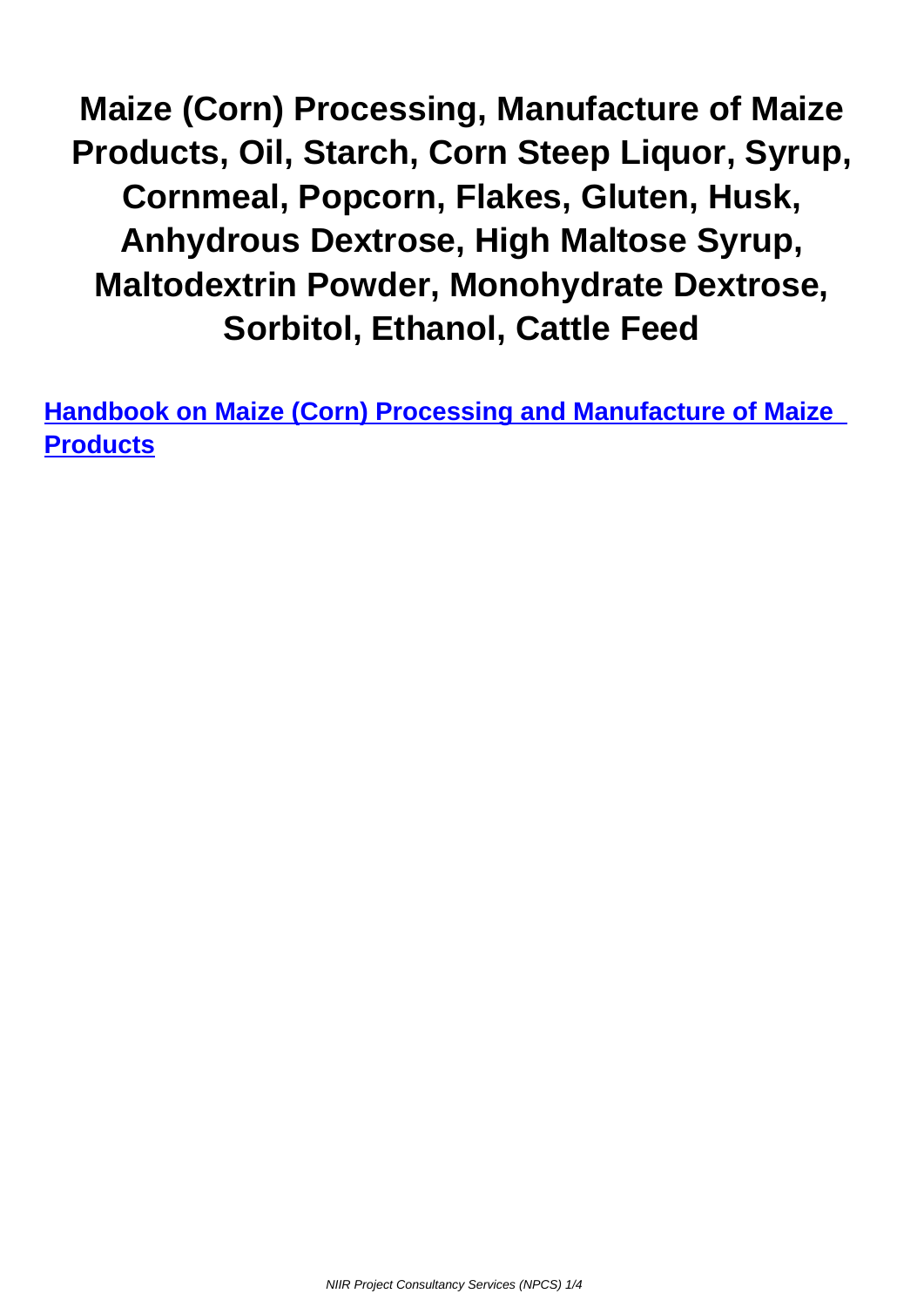**Author**: P. K. Chattopadhyay **Format**: Paperback **Book Code**: NI329 **Pages**: 504 **ISBN**: 9788195577552 **Price**: **Rs.** 1,895.00 **US\$** 50.95 Handbook on Maize (Corn) Processing and Manufacture of Maize Products (Oil, Starch, Corn Steep Liquor, Syrup, Cornmeal, Popcorn, Flakes, Gluten, Husk, Anhydrous Dextrose, High Maltose Syrup, Maltodextrin Powder, Monohydrate Dextrose, Sorbitol, Ethanol, Cattle Feed with Manufacturing Processes, Equipment Details and Plant Layout) In India, maize is becoming third most significant crop. Its significance stems from the fact that it is utilised not only for human food and animal feed, but also for corn starch manufacturing, corn oil production, and the generation of baby corns. Additionally, maize stover, the leaves and stalk of the maize plant, is used for forage, biofuel production, and chemical production. Corn is also processed into a multitude of food and industrial products including:-  $if$  Corn Starch is a yellow powder made from finely ground, dried corn, while cornstarch is a fine, white powder made from the starchy part of a corn kernel. if High fructose corn syrup (HFCS) is a sweetener derived from corn syrup, which is processed from corn.  $if$  Corn oil contains some healthy components like vitamin E and phytosterols, but overall it's not considered a healthy fat.  $if$  Corn ethanol is produced from corn biomass and is the main source of ethanol fuel, mandated to be blended with gasoline in the Renewable Fuel Standard.  $if$ Some strains of corn (Zea mays) are cultivated specifically as popping corns. if Dextrose Anhydrous can be used as sweetener in baked goods, candies, gums, dairy products like some ice-creams and frozen yogurts, canned foods, cured meats etc.  $if$  Maltose is a sugar that tastes less sweet than table sugar. It contains no fructose and is used as a substitute for high-fructose corn syrup. if" Maltodextrin is a white powder made from corn. To make it, first the starches are cooked, and then acids or enzymes such as heat-stable bacterial alpha-amylase are added to break it down further.  $if^{\sim}$ Dextrose is the name of a simple sugar made from corn that's chemically identical to glucose, or blood sugar. if Sorbitol, or glucitol as it is sometimes called, is a slow-metabolizing sugar alcohol derived from fruits, corn and seaweed. The global maize market is expected to grow at a CAGR of 3.8%. The factors that affect the demand for starch mainly include population growth and industrial development of a country; specifically the food and beverage, textiles, paper and printing, pharmaceuticals and other health and beauty products, and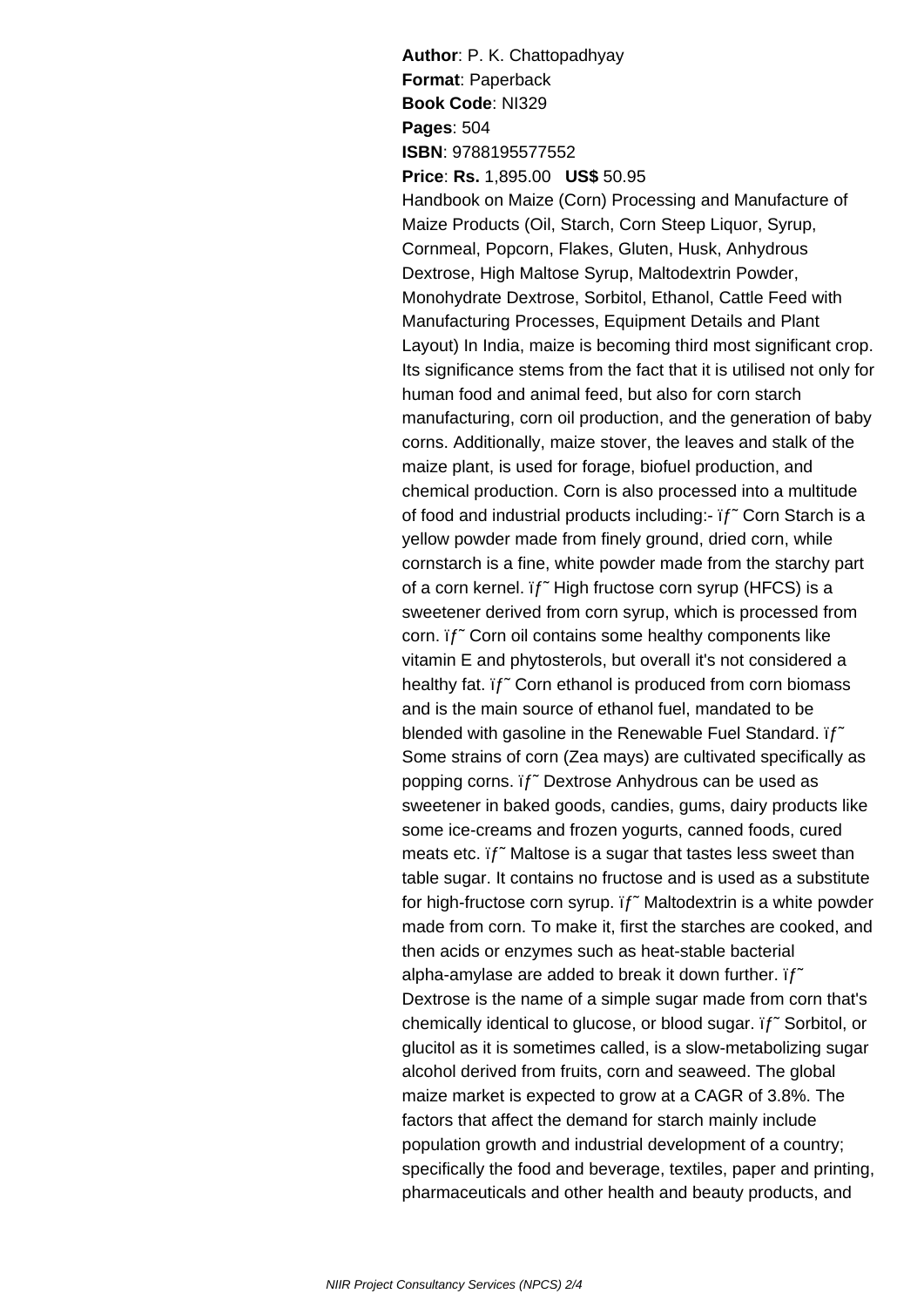adhesives. The demand for high-fructose corn syrup (HFCS) sweeteners across the country is majorly due to its wide usage in the confectionery, bakery, and beverage industries, especially soft drink manufacturing. Rising health awareness among consumers has resulted into increasing preference for corn oil due to its health benefits. More ethanol production means more demand for corn. According to the most recent statistics released by the U.S. Department of Agriculture, 35%, or 5.25 billion bushels, of the projected 15.062 billion bushels of corn harvested will be processed into ethanol. The book covers a wide range of topics connected to Maize Products, as well as their manufacturing processes. It also includes contact information for machinery suppliers, as well as images of equipments. A complete guide on Maize (Corn) Processing and Manufacture of Maize Products manufacture and entrepreneurship. This book serves as a one-stop shop for everything you need to know about the Maize manufacturing industry, which is ripe with opportunity for manufacturers, merchants, and entrepreneurs. This is the only book that covers Maize (Corn) Processing and Manufacture of Maize Products in depth. From concept through equipment procurement, it is a veritable feast of how-to information.